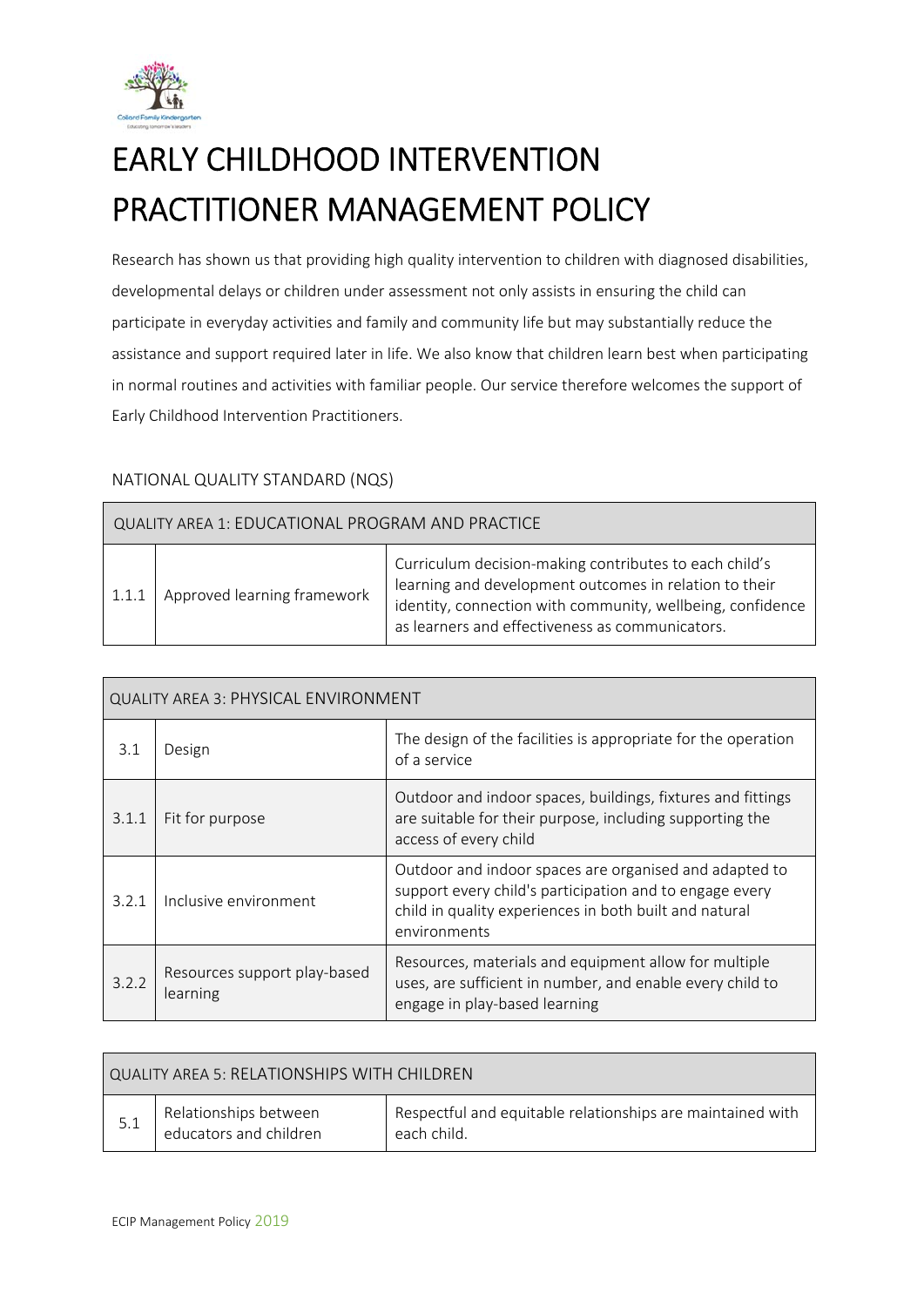

| 5.1.1 | Positive educator to child<br>interactions | Responsive and meaningful interactions build trusting<br>relationships which engage and support each child to feel<br>secure, confident and included. |  |
|-------|--------------------------------------------|-------------------------------------------------------------------------------------------------------------------------------------------------------|--|
| 5.1.2 | Dignity and rights of the child            | The dignity and rights of every child are maintained.                                                                                                 |  |

| QUALITY AREA 6: COLLABORATIVE PARTNERSHIPS WITH FAMILES AND COMMUNITIES |                                           |                                                                                                                                                              |
|-------------------------------------------------------------------------|-------------------------------------------|--------------------------------------------------------------------------------------------------------------------------------------------------------------|
| 6.1                                                                     | Supportive relationships with<br>families | Respectful relationships with families are developed and<br>maintained and families are supported in their parenting<br>role.                                |
| 6.1.1                                                                   | Engagement with the service               | Families are supported from enrolment to be involved in<br>the service and contribute to service decisions.                                                  |
| 6.1.2                                                                   | Parent views are respected                | The expertise, culture, values and beliefs of families are<br>respected and families share in decision-making about their<br>child's learning and wellbeing. |
| 6.2                                                                     | Collaborative partnerships                | Collaborative partnerships enhance children's inclusion,<br>learning and wellbeing.                                                                          |
| 6.2.2                                                                   | Access and participation                  | Effective partnerships support children's access, inclusion<br>and participation in the program                                                              |

## EDUCATION AND CARE SERVICES NATIONAL REGULATIONS

| CHILDREN (EDUCATION AND CARE SERVICES) NATIONAL LAW NSW |                            |  |
|---------------------------------------------------------|----------------------------|--|
| 155                                                     | Interactions with children |  |
| 156                                                     | Relationships in groups    |  |
| 157                                                     | Access for parents         |  |

#### RELATED POLICIES

Additional needs Policy Anti‐Bias & Inclusion Policy Code of Conduct Policy Educational Program Policy Interaction with Children, Family and Staff Policy Orientation of New Families Policy Privacy and Confidentiality Policy Respect for Children Policy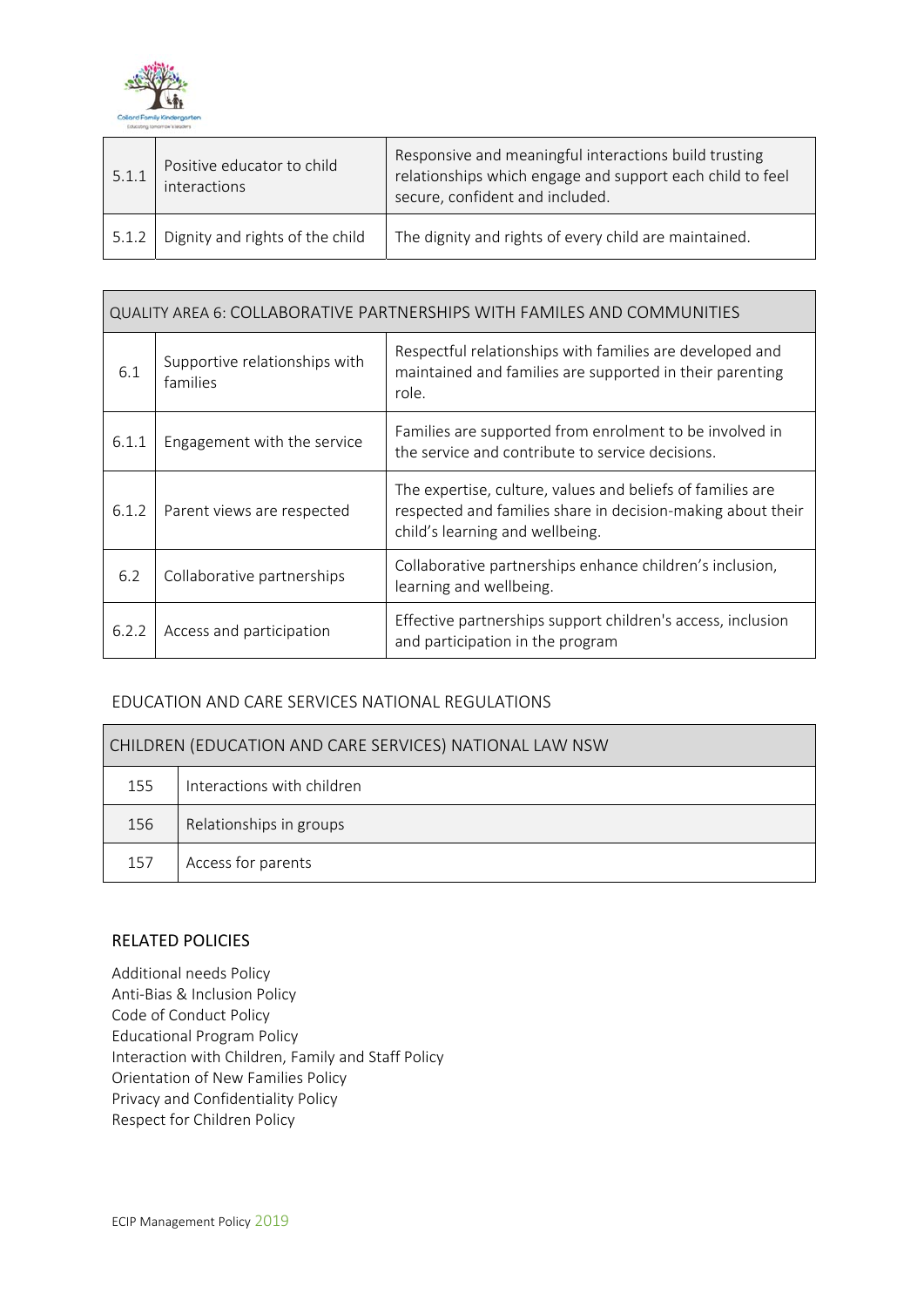

### PURPOSE

We aim to provide an inclusive environment that supports each child to fully participate in the daily routines and activities of the service. This includes providing procedures that enable us to maintain the daily schedule of children requiring visits from Early Childhood Intervention Practitioners that minimise disruptions to the child, other children, and educators

#### SCOPE

This policy applies to children, families, staff, management, and Early Childhood Intervention Practitioners (ECIP) visiting the Service.

### IMPLEMENTATION

### OUR PHILOSOPHY

#### [Service to add a relevant statement]

*The Early Years Learning Framework (EYLF)* recognises that 'Partnerships ... involve educators, families and support professionals working together to explore the learning potential in every day events, routines and play so that children with additional needs are provided with daily opportunities to learn from active participation and engagement in these experiences...' (DEEWR, 2009, p. 12).

## SCHEDULING VISITS

- Visits to a child must be scheduled by the ECIP in negotiation with the Director/responsible educator.
- The ECIP will be advised of the most appropriate times of day to schedule a visit in regard to minimising disruption to the child, the classroom routine, and the service. (Age appropriateness of the child is to be considered.)
- ECIPs will not be permitted access to the child if they arrive without a scheduled appointment.
- When scheduling visits, time must be included for communication between the responsible Educator/Director and the ECIP after and/or before time spent with the child.
- If the ECIP has not attended the service on a prior occasion they will be advised that they must bring a current WWCC and original *or* certified copies of qualifications.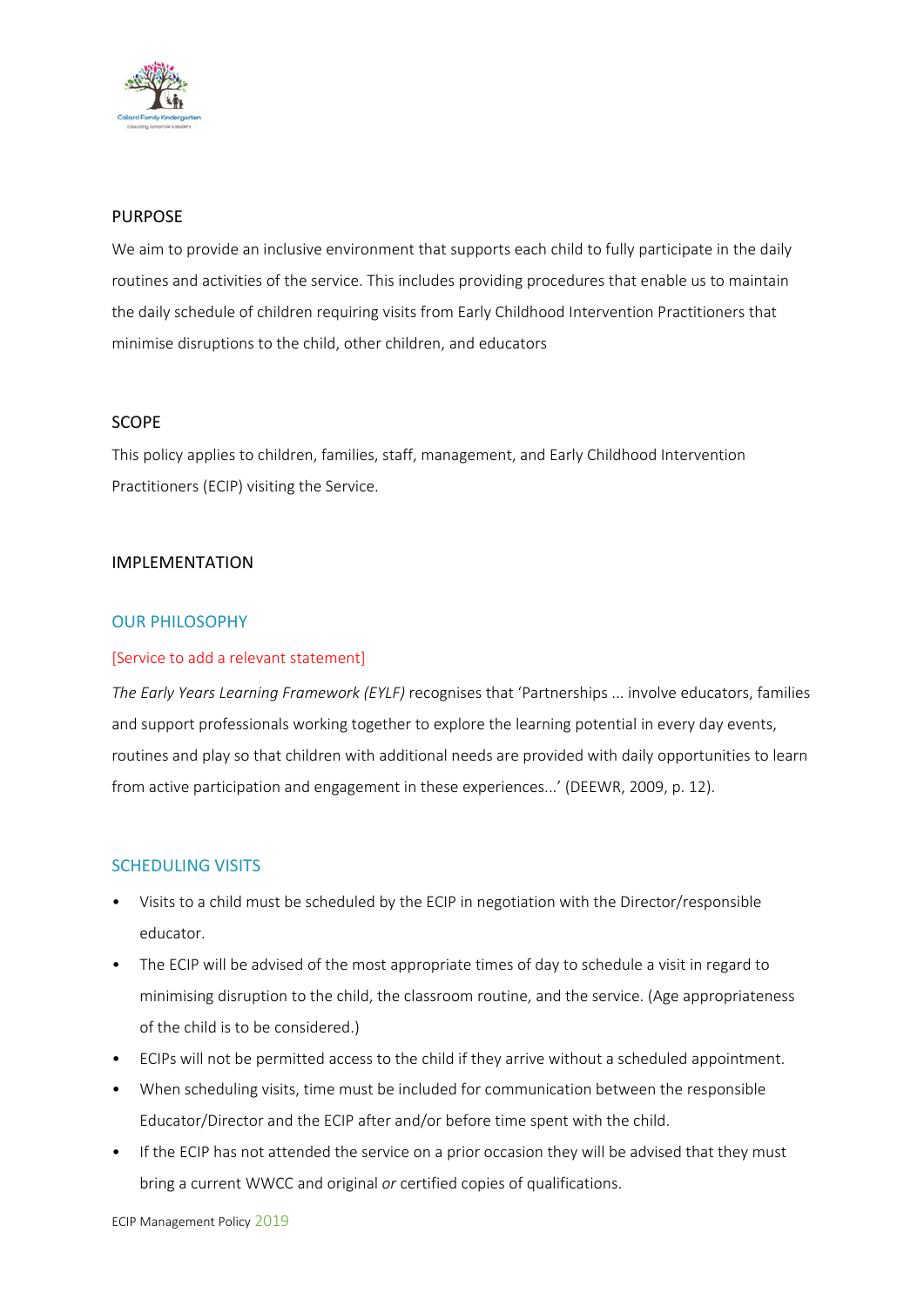

• ECIPs will be advised that they are visiting a Sun Safe service and must bring a hat.

## MAINTAINING ACCURATE RECORDS OF ECIP VISITS

- Upon arrival ECIPs must sign the Visitor's sign‐in book, AND/OR the *ECIP Record of Visit* for the individual child being visited.
- Upon conclusion of the visit ECIPs must sign out in both the Visitor's sign‐in book, AND the *ECIP Record of Visit* for the individual child being visited.
- Information to be provided by the ECIP on the *ECIP Record of Visit* will include:
	- Date.
	- ‐ ECIP's name and contact details,
	- ‐ Scheduled appointment time,
	- ‐ The company/business the ECIP is representing and their contact details,
	- ‐ The purpose of the visit (observation, one‐on‐one activity etc.), and
	- ‐ The arrival and departure time
- Upon conclusion of the visit the *ECIP Record of Visit* will be filed in the child's confidential records.

## CHILD PROTECTION/DUTY OF CARE

- On the initial ECIP's visit he/she will provide evidence of a current WWCC, which will be photocopied and placed on file.
- Qualifications and WWCC documents may either be submitted by the governing agency (prior to ECIP visit) OR in the case of individual therapists (NDIS relevant), therapists to provide relevant documentation. The staff member greeting the ECIP will make a note that these have been sighted.
- Where possible, all interactions with the child will be conducted within the classroom environment.
- At no time will a child be removed from the group: Children must remain within sight of service staff at all times.

## CONCLUSION OF VISIT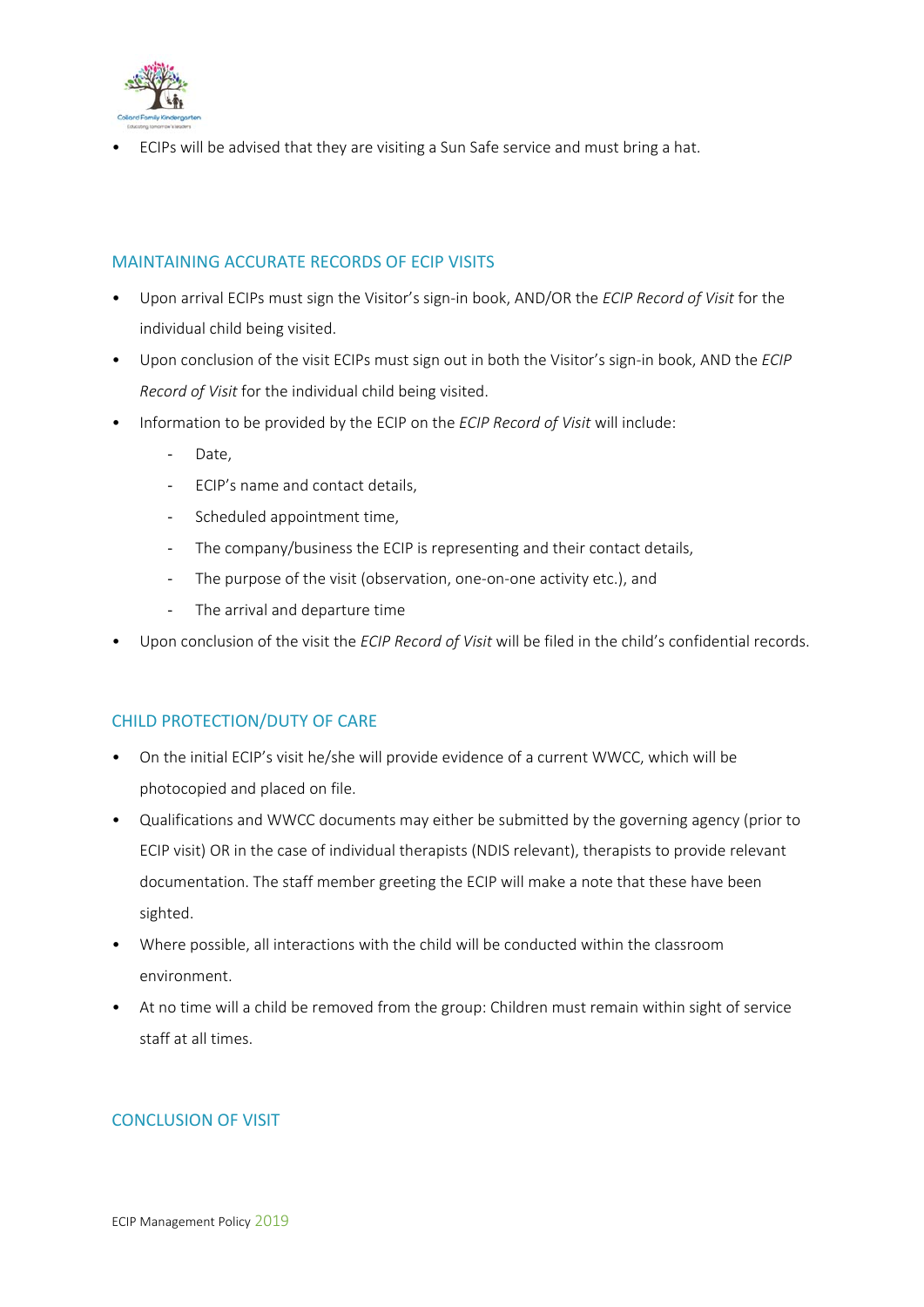

- At the conclusion of the visit a private space will be provided for the ECIP to have a conversation with the responsible Educator/Director.
- A summary of what has occurred will be provided by the ECIP including observations, outcomes of activities, and strategies to be implemented by service Educators.
- To ensure accountability is embedded into the process 'next moves' and 'actionable time-lines' should be employed.

## PRIVACY AND CONFIDENTIALITY

- Prior to conversations about the child it will be ensured that the family has given written consent to speak about their child.
- Discussions/conversations about the child will not take place in front of other children or families.
- All records of the visit will be placed in the child's confidential file in a locked cabinet.

## MANAGEMENT/NOMINATED SUPERVISOR/DIRECTOR WILL ENSURE

- Appointments are scheduled with ECIPs with regard to minimising the disruption for the child and the classroom routine.
- At the time of making appointments ECIPs are advised that appointment times are not flexible as relief staff may be required to replace the educator responsible for the child.
- Appointment duration allows adequate time for the ECIP to consult with the educator both before and after time spent with the child.
- The ECIP is notified in a timely manner if the child being visited is not in attendance at the service on the nominated visit day.
- That Educators in the service receive the appropriate and relevant training required to support children with disabilities and/or developmental delays.

## ECIPs WILL ENSURE

- All relevant information is shared with the responsible educator.
- A working partnership is maintained with staff, families, and all other ECIPs assigned to the child's case.
- Thoughtful and considered scheduling of appointments are made to minimise disruption to the child's routine, including